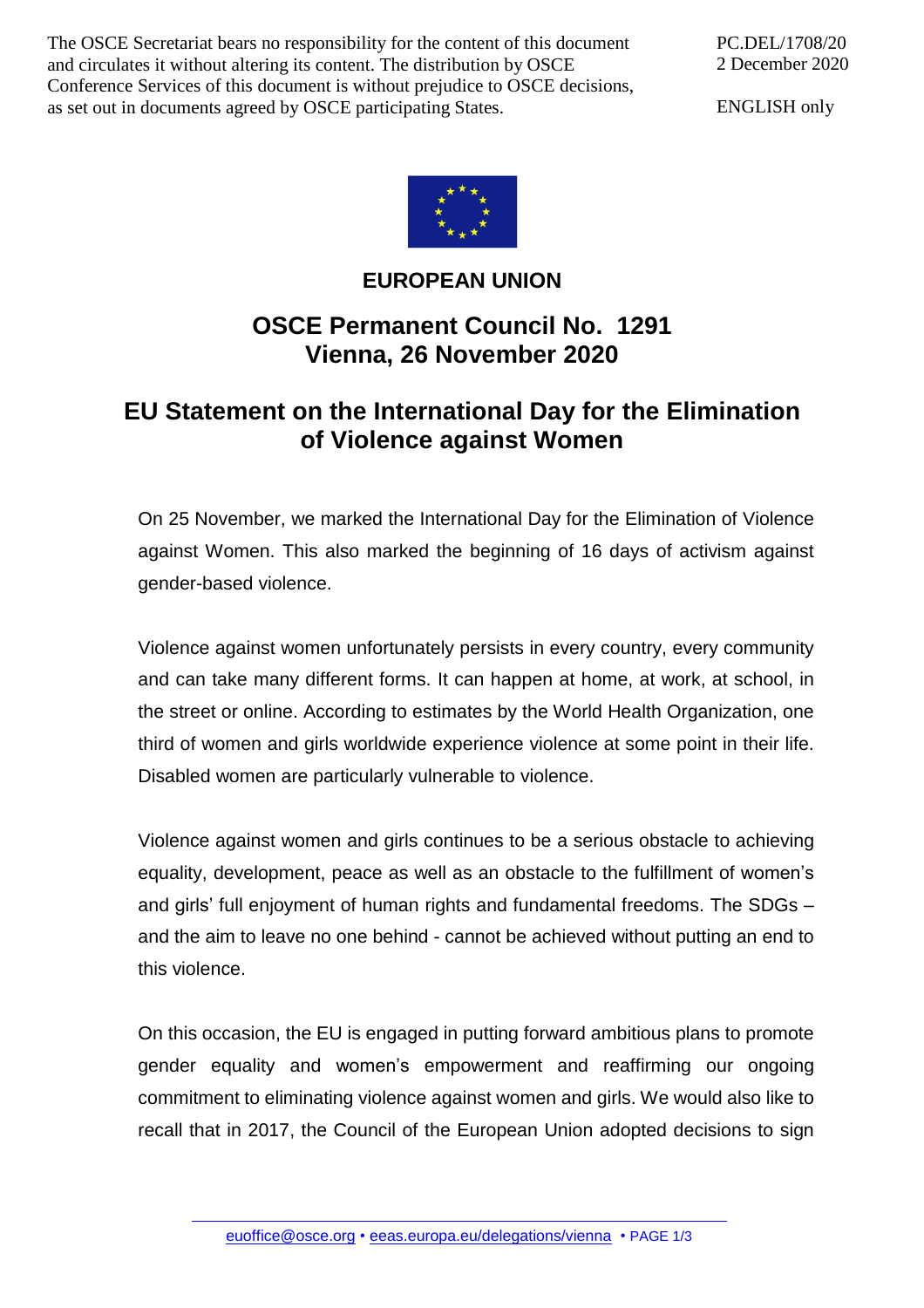the Council of Europe Convention on preventing and combating violence against women and domestic violence (Istanbul Convention).

The health and socio-economic consequences of the COVID-19 pandemic are particularly devastating for women and girls. Women's jobs are 1.8 times more vulnerable to being cut, and their poverty rate could go up by an estimated 9.1% while gender-based violence has increased significantly. Girls are receiving less distance education than boys, inter alia because globally they have 17% less internet access and 26% less access to mobile phone technologies.

In the light of the upsurge in domestic violence triggered by the COVID-19 pandemic, the joint EU-UN Spotlight Initiative was quick to boost prevention and increase support for victims, as well as support for women's grassroots organizations providing essential services. We call on all partners to join this highly effective partnership.

Our goal is clear: we must end all forms of violence against women and girls. The 2018 Ministerial Council Decision on Preventing and Combatting Violence against Women helps us achieving that goal. It is a collective commitment to address the shocking prevalence of gender-based violence against women and girls that continues to persist, impeding women and girls from reaching their full potentials. The Milan Decision also recognises the importance of engaging men and boys in addressing the root causes of gender inequality and violence as well as raising awareness about the impact of negative attitudes, behaviours and gender stereotypes. We also wish to recall the Ministerial Council Decision No. 14/04 on the 2004 OSCE Action Plan for the Promotion of Gender Equality and Ministerial Council Decisions No. 15/05 and No. 7/14. In this respect, we commend the OSCE's Women Ambassadors network, Women in the First Dimension (W1D) and MenEngage for their efforts in raising awareness on women's rights and in promoting gender equality.

As this year's *16 Days of Activism* campaign focuses on ending gender based violence in the world of work, we would like to highlight one recent best practice in this field. Women engaged in professional activities with public exposure, such as journalists, are more likely to be exposed to violence or abuse, both online and offline. We therefore commend the Office of the RFOM for the launching the